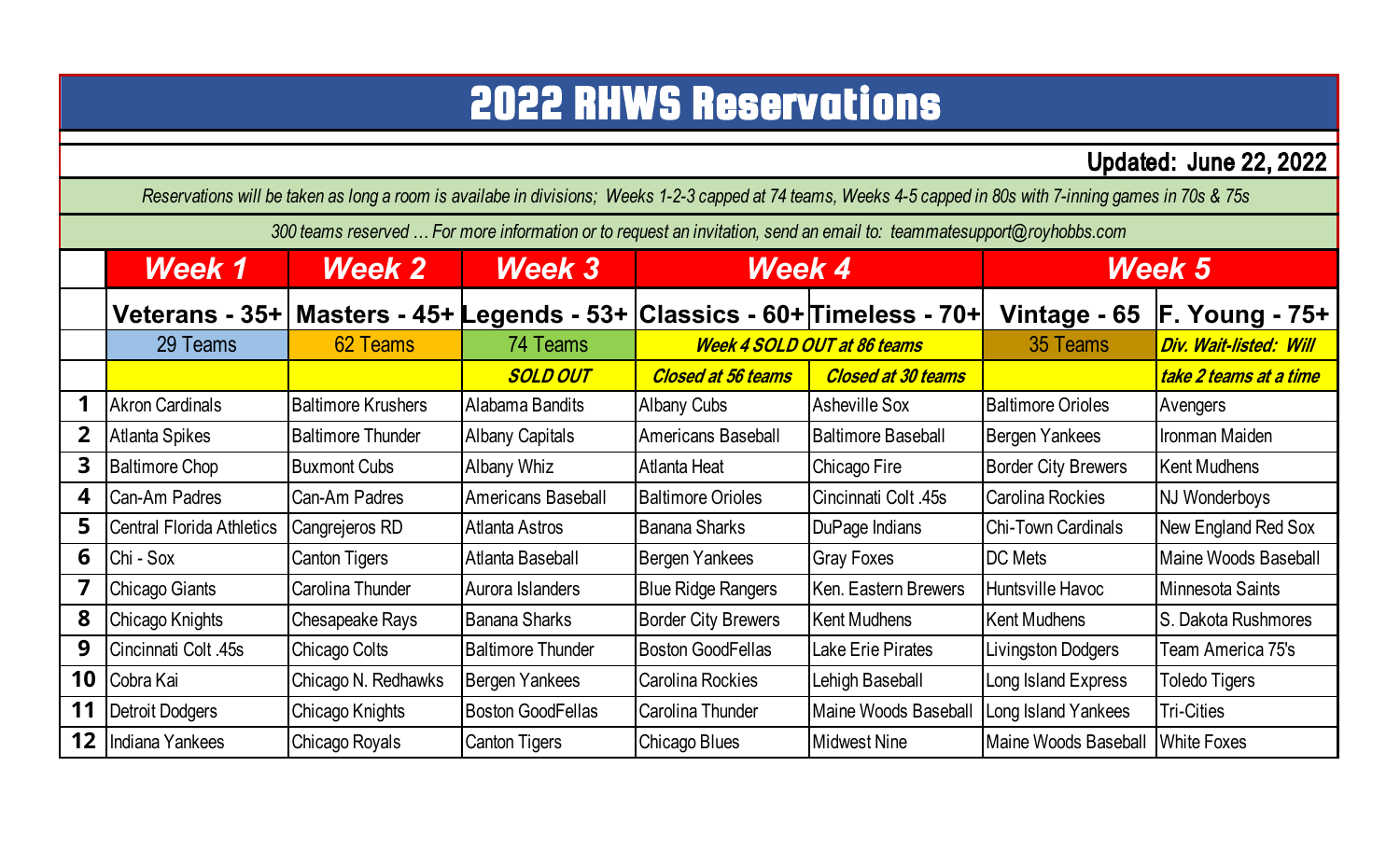| 13 | Jet Box                     | Chicago Woodpeckers                       | Carolina Thunder              | Chicago Giants              | Minnesota Bees              | Midwest 9 65's              |                         |
|----|-----------------------------|-------------------------------------------|-------------------------------|-----------------------------|-----------------------------|-----------------------------|-------------------------|
| 14 | <b>Germain Ohio Aces</b>    | Cincinnati Colt .45s                      | Chesapeake Rays               | <b>Cleveland Spiders</b>    | National Spirit             | Minnesota Bandits           |                         |
| 15 | <b>Glass City Black Sox</b> | <b>Clearwater Rays</b>                    | ChicagoBay Warriors           | <b>Dallas Rangers</b>       | NJ Wonderboys               | Minnesota Bees              |                         |
| 16 | Minnesota Blenders          | <b>Cleveland Cobras</b>                   | Chicago Giants                | DC Mets                     | New England Red Sox         | Minnesota Goats             |                         |
| 17 | Minnesota Web Gems          | <b>Crystal Clinic Indians</b>             | Chicago Jacks                 | DuPage Lugnuts              | Nova Scotia Monarchs        | <b>NJ Dodgers</b>           |                         |
| 18 | NEO Angels                  | <b>Dallas Redbirds</b>                    | Chicago Knights               | Fort Myers Cubs             | New Jersey Dodgers          | Nova Scotia Monarchs        |                         |
| 19 | New Jersey Mets             | Dayton Ducks                              | Chicago N. Redhawks           | Hunts. Trash Pandas         | Philadelphia Graysox        | <b>Orlando Freedom</b>      | <b>80s Division</b>     |
| 20 | <b>Orlando Lugnuts</b>      | Dayton Wolves                             | Chicago Royals                | JD's Jaguars                | Philadelphia Mustangs       | <b>Ott's Brewers</b>        | <b>National Knights</b> |
| 21 | Panhandle Pirates           | <b>Dundalk Nationals</b>                  | Chicago Woodpeckers           | <b>Kenmore East Brewers</b> | <b>Potomac Senators</b>     | Philadelphia Cutters        | <b>American Oilers</b>  |
| 22 | <b>PR Team La Makina</b>    | DuPage Indians                            | Cincinnati Colt .45s          | <b>Kent Mudhens</b>         | San Antonio Texans          | Raynham Baseball            |                         |
| 23 | South Bend Cardinals        | <b>Flint Tigers</b>                       | Cuyahoga Indians              | <b>Keystone Hawks</b>       | South Jersey Spikes         | <b>Rhode Island Rockies</b> | <b>Details TBA</b>      |
| 24 | South Florida Eagles        | Fort Myers Hitmen                         | Dallas Rangers                | Lansing Blue Jays           | St. Louis 70's              | Sacramento Buzzards         |                         |
| 25 | Tenn. White Lightnin'       | <b>Glory Days</b>                         | <b>DC Pirates</b>             | Livingston Dodgers          | <b>Tallahassee Classics</b> | <b>San Antonio Texans</b>   |                         |
| 26 | The Oilers                  | Huntsville Havoc                          | DuPage Indians                | Long Island Express         | Team America                | <b>Silver Foxes</b>         |                         |
| 27 | <b>Tidewater Drillers</b>   | Jersey Shore Hellcats                     | DuPage Red Sox                | Maine Black Bears           | Vintages                    | South Jersey Spikes         |                         |
| 28 | <b>TTown Jack-Os</b>        | Jet Box 45                                | <b>Florida Sharks</b>         | <b>Midwest Nine</b>         | <b>Washington Titans</b>    | <b>St. Louis Patriots</b>   |                         |
| 29 | T-Peaks Lumberjacks         | <b>Kent Mudhens</b>                       | Fort Myers Cubs               | <b>Midwest Senators</b>     | Wilmington NC Thunder       | <b>Tallahassee Classics</b> |                         |
| 30 |                             | <b>Kodak Reds</b>                         | Fury                          | Minnesota Bandits           | <b>Youngstown Astros</b>    | <b>Tampa Stars</b>          |                         |
| 31 |                             | Lake Erie Blue Jays                       | <b>Greenville Cropdusters</b> | Minnesota Bees              |                             | <b>Tidewater Drillers</b>   |                         |
| 32 |                             | Lansing A's                               | <b>HPK Oilers</b>             | Minnesota Goats             |                             | <b>Toledo McGuire</b>       |                         |
| 33 |                             | Lehigh Valley Railriders Huntsville Havoc |                               | Nova Scotia Giants          |                             | <b>USA Volkers Group</b>    |                         |
| 34 |                             | Maine Black Bears                         | <b>Jersey Bananas</b>         | Nova Scotia Monarchs        |                             | <b>Washington Titans</b>    |                         |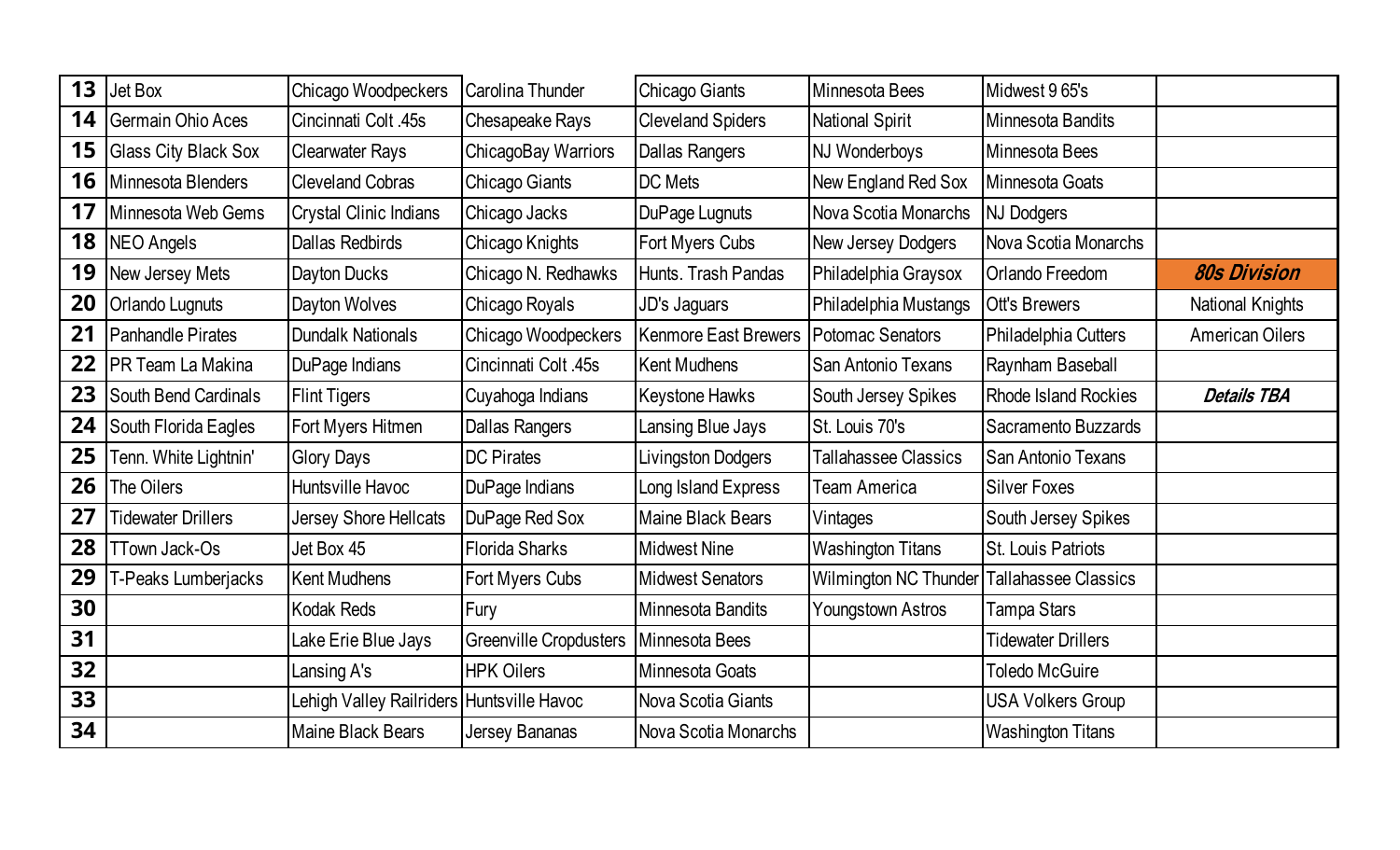| 35 |                     | <b>Maryland Monarchs</b>                 | <b>Kodak Reds</b>                      | Oakville Golden A's        | Youngstown A2Z |  |
|----|---------------------|------------------------------------------|----------------------------------------|----------------------------|----------------|--|
| 36 |                     | Miami SugarKings                         | Lansing Blue Jays                      | Orlando Royals             |                |  |
| 37 |                     | Minnesota Bandits                        | Long Island Patriots                   | Pensacola Salt Bandits     |                |  |
| 38 |                     | Minnesota Diamonds                       | Long Island Reds                       | Philadelphia Cutters       |                |  |
| 39 |                     | <b>NEO Angels</b>                        | <b>Maine Black Bears</b>               | <b>Puerto Rico Orioles</b> |                |  |
| 40 |                     | New Jersey Rail Riders   Midwest Pirates |                                        | Raynham Baseball           |                |  |
| 41 |                     | New Jersey Rangers                       | Milwaukee Rangers                      | <b>Richmond Riverdogs</b>  |                |  |
| 42 |                     | Nova Scotia Alpines                      | Minneapolis Millers                    | San Antonio Texans         |                |  |
| 43 |                     | Nova Scotia Monarchs                     | Minnesota Bandits                      | S. Maryland BlueCrabs      |                |  |
| 44 |                     | <b>NW Indiana Dogs</b>                   | Minnesota Bandits Gold St. Louis Grays |                            |                |  |
| 45 |                     | Omaha Indians                            | Minnesota Cardinals                    | St. Louis Patriots         |                |  |
| 46 |                     | <b>Orlando Braves</b>                    | Minnesota Goats                        | St. Louis Pirates          |                |  |
| 47 |                     | <b>Orlando Brewers</b>                   | <b>Minnesota Twins</b>                 | <b>Sunshine Cardinals</b>  |                |  |
| 48 |                     | Pensacola Sharks                         | New Jersey Twins                       | <b>Toledo McGuire</b>      |                |  |
| 49 |                     | Pigs Heaven                              | Nova Scotia Giants                     | <b>Tidewater Drillers</b>  |                |  |
| 50 | <b>Women's Div.</b> | <b>PSOF Rangers</b>                      | Nova Scotia Monarchs                   | Tuscaloosa Tornados        |                |  |
| 51 |                     | <b>SC Trash Pandas</b>                   | Oakville Golden A's                    | <b>Washington Titans</b>   |                |  |
| 52 |                     | South Bend Cardinals                     | Oklaoosa Slammers                      | <b>Windy City Warriors</b> |                |  |
| 53 |                     | SouthEast Cardinals                      | Omaha Indians                          | Windy City White Sox       |                |  |
| 54 |                     | St. Louis A's                            | <b>Orlando Blazers</b>                 | <b>Wright Field Reds</b>   |                |  |
| 55 |                     | St. Louis Pirates                        | <b>Orlando Hurricanes</b>              | Wolfdogs                   |                |  |
| 56 |                     | <b>Staten Island Bombers</b>             | Pensacola Barracudas                   | Youngstown A2Z             |                |  |